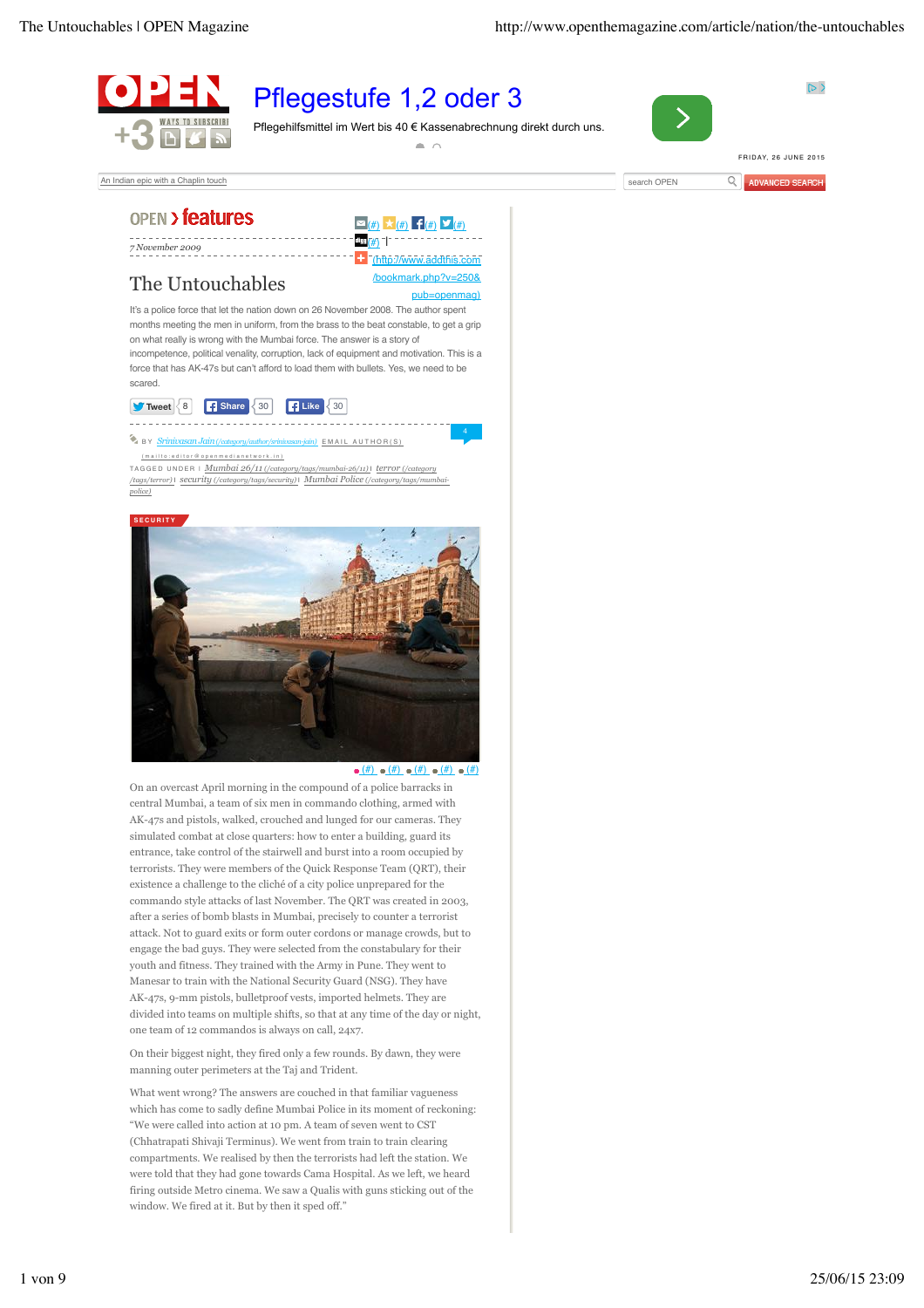

This from the Trident team: "Six of us entered the hotel. We saw glass, blood, bodies everywhere. A grenade dropped from a higher floor as we entered. We went up to the second floor, going room by room. We didn't know what we were looking for. We thought we'd go right to the top and start clearing the floors, but we didn't have enough numbers. We had been split up into very small groups. So we rescued guests and guarded the exits till the Navy commandos came."

My exchange with the QRT commandos—SI Vasave, SI Kerkar, constables Mhatre and Patil—took place in a former complex of jail cells attached to Bhoiwada police station, about 10 km north of CST. Its walls are peeling, with damp patches everywhere. One of the now-empty lockups serves as the QRT's main command post, with a roster sketched on a blackboard, and a wireless receiver propped on a table. Flies buzz around puddles and mounds of garbage. On the iron bars of the cells, underwear and trousers are hung out to dry. This is where the city has chosen to headquarter its elite anti-terrorist force.

The QRT was orphaned almost as soon as it was created. It was meant to be part of the crime branch of the city police, but was then brought under the command of the Anti Terror Squad. The ATS itself is a bastard child—it's raised from the Maharashtra Police, but its chief reports to the Mumbai police commissioner. That night, says SI Vasave, as they went from location to location, they had no one to guide them. The man who is meant to be in charge of the QRT, himself caught up in the anarchy, called them just as they were setting off: "This is your first chance to prove yourself," Hemant Karkare told them. "*Kuchh kar ke dikhana hai* (Do something to show for yourself)." Two hours later, they would discover his body in a pool of blood behind Cama Hospital.

Mumbai turns you into a crime reporter. It is home to India's most frequently fictionalised police force. The only police force where a sub-inspector (Daya Nayak) can inspire a clutch of Bollywood thrillers. The only force which has a celebrity sniffer dog: Zanjeer, the golden labrador that scented out the caches of RDX in Thane and Mumbra in 1993. Zanjeer was sent off with full honours when he died in 2000. Not long after we moved to Mumbai in 2003, on my first visit to the city's police headquarters, I lingered on the magnificent wooden staircase that leads to the commissioner's office. The wall was a gallery of the city's khaki celebrities: Ribeiro, Soman, Samra, Mendonca, Singh.

On that day, I was there to meet Commissioner RS Sharma. The Telgi stamp paper scam had just broken. Sharma and several others were charged with bungling the investigation. Over the next few weeks, more than a dozen policemen—officers like Sharma, but many others of varying ranks—were suspended, arrested and sent to jail. Later, Sharma was discharged. He said his release proved his case: that he was the victim of murky departmental rivalries. Many saw the Telgi purge as one of the worst moments in the history of the force. Worse than the 1992-93 riots, when the police was seen as nakedly communal? I asked an officer with the crime branch. Worse, he said.

In August that same year, two blasts went off in the city—one at the Gateway of India, another in Zaveri Bazaar, a crowded marketplace in central Mumbai. Fifty-four people died. Acting on the basis of a tip-off from a taxi driver, and using its network of informants, the crime branch cracked the case within two months. One of the main accused was shot in an 'encounter'. Three others were arrested. (They were recently sentenced.)

I had been in Mumbai for only six months. I already had a taste of the fame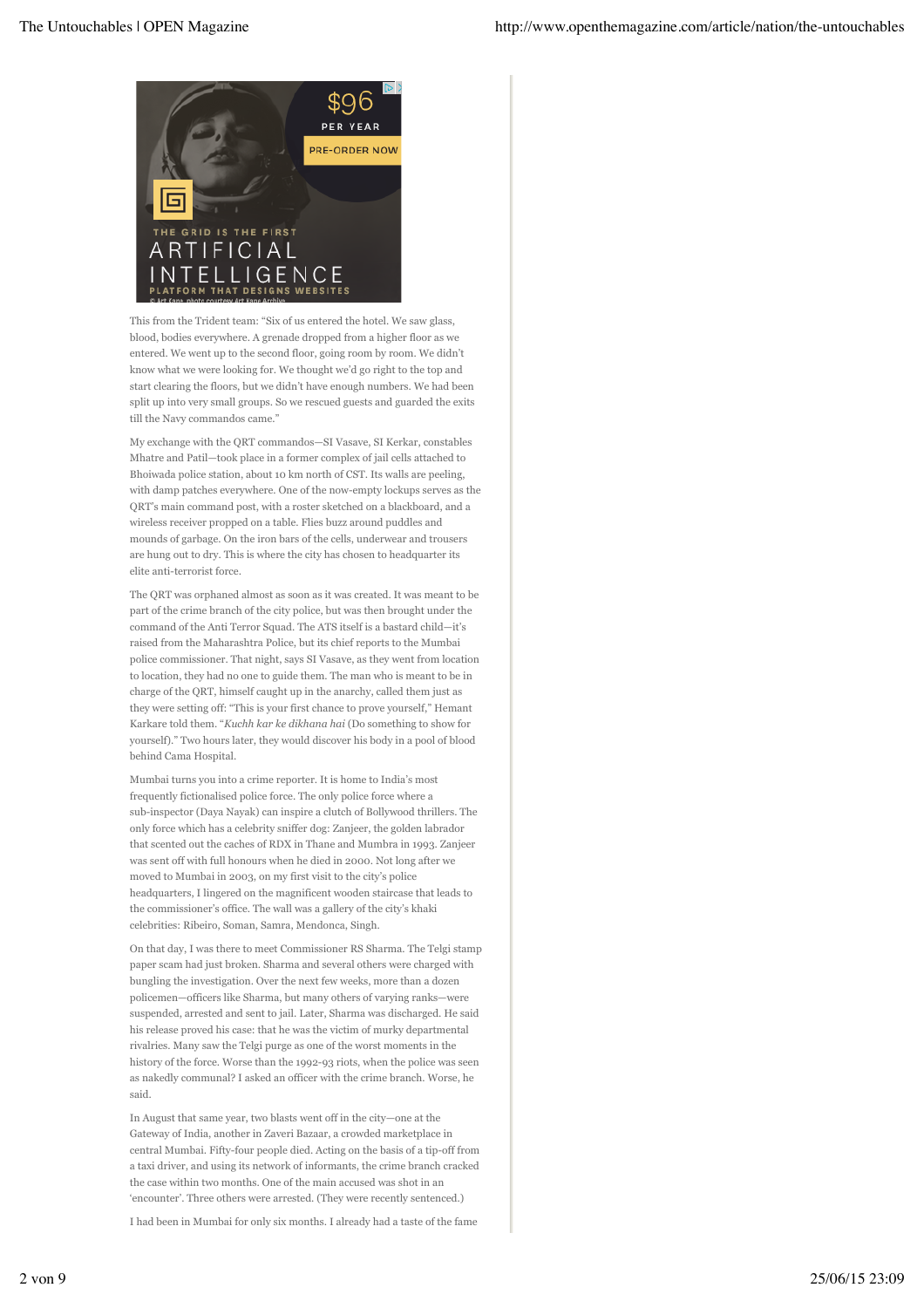and notoriety that is the legacy of its police force. The city's first police chief, an East India Company buccaneer called James Tod, was sacked for corruption in 1790. Charles Forjett, who became Commissioner almost a century later, was the force's first moderniser. He laid the ground for Mumbai Police's high standards of detection. Forjett was Anglo-Indian, and often moved around the city undercover, a technique he used to expose the Mumbai mutineers of 1857. The mutineers were strapped to cannons and blown to bits on the Esplanade.

The weight of so much history needs a suitable setting. Wander through the streets of south Mumbai and it's a fair chance that some of the finest Victorian and Gothic architecture is police property: the Commissioner's office in Crawford Market, the late 18th century ATS headquarters in Byculla, the Old Bazaar Gate Police Station (now the headquarters of DCP Zone 1), the Colaba police station, the Maharashtra Police Head-quarters at Apollo Bunder, a grand old Gothic pile of blue basalt. All these buildings are a stone's throw away from the Taj, CST, Cama Hospital, Leopold's, Nariman House. Indeed, the terrorists had wandered into the heart of police Mumbai. As the gunmen killed, lingered, reloaded, and killed again, they would unravel the reputation—and the troubled core—of the country's most celebrated police force.

There is a story the officers of Mumbai police like to tell: of brotherhood, risk and the fight against evil. But it is a story that unfolds far away from Mumbai, in the jungles of Vidharbha. Many officers on the 'frontlines' of 26/11 had done postings, often overlapping, in Maharashtra's Naxalaffected districts. This, I am told again and again, is not a coincidence. "You see who was the first to rush to the spots that night." Hemant Karkare (SP Chandrapur, 1991), Sadandand Date (ASP Bhandara, 1995) and Ashok Kamte (ASP Bhandara, 1991) were at Cama, Deven Bharati (ASP Gadchiroli, 1996) and Hemant Nagrale (ASP Chandrapur, 1992) were at the Taj, Parambir Singh (SP Bhandara, 1995) at the Trident, KP Raghuvanshi (SP Gadchiroli, 1992) at CST. "You get that killer instinct when you are in the jungle. We used to sleep with our AKs," one of them tells me. In the context of the November attacks, this may seem ironic, even mildly absurd. But this is a force looking for redemption. The successes of Maharashtra's police force in containing Naxalism in Vidharbha in the early to mid 90s are generally undisputed, unlike 26/11. There is a nostalgia for that time in the forest; many of them straight out of the academy, thrust into a sort of Boy's Own world of adventure, away from the politics of headquarters.

When I met Hemant Karkare for the first time in August last year, the walls of his office were mounted with tastefully polished driftwood in interesting shapes—a crucifix, a stag's head— picked up from the jungles of Chandrapur. That evening he was incensed. Both the ATS and Crime Branch were chasing a key informant, a car thief called Afzal Usmani, a crucial link to the Mumbai module of the Indian Mujahideen (IM). The IM had been accused of a series of bomb blasts across India in 2008. The Crime Branch got to him first. Usmani led them to the entire local IM module, and then, when the ATS asked for his custody, he 'vanished'. The IM case had gone out of the ATS's hands. (The Crime Branch says they had nothing to do with the disappearance of the informant.)

Karkare wanted to complain to the Director General of Police, AN Roy. But Roy was fighting his own battles. His status as DGP faced legal challenges. And, going by the buzz in police circles, he was said to be locked in a factional war with Commissioner Hassan Gafoor. Roy's admirers found Gafoor uncommunicative and bureaucratic. Gafoor's supporters claimed that Gafoor was competent, but less publicity-seeking than Roy.

Then, in October last year, the ATS began arresting Hindu radicals for the bomb blasts in the Muslim majority town of Malegaon, and Karkare was attacked by the BJP and Shiv Sena. He went into a shell. I finally managed to get him to agree to an interview in the last week of November. He was upset but restrained. But he was more emotional in the company of his IPS batchmate, KL Prasad, Mumbai's Joint Commissioner for Law and Order, whom he had gone to meet on the night of 26/11. The Shiv Sena had called for a bandh to protest the Malegaon arrests. "Hemant was very down," Prasad recalls. "I tried to cheer him up by cracking bawdy jokes. Hemant had a more intellectual sense of humour. I tried to pull his leg, 'Hemant, we are not like you. We are *ganvaars* (villagers)'. But he was too depressed." Prasad was not in the best of moods himself. His long-running tensions with Gafoor were well known. On the night of the attacks, the legatees of Forjett were not a happy family.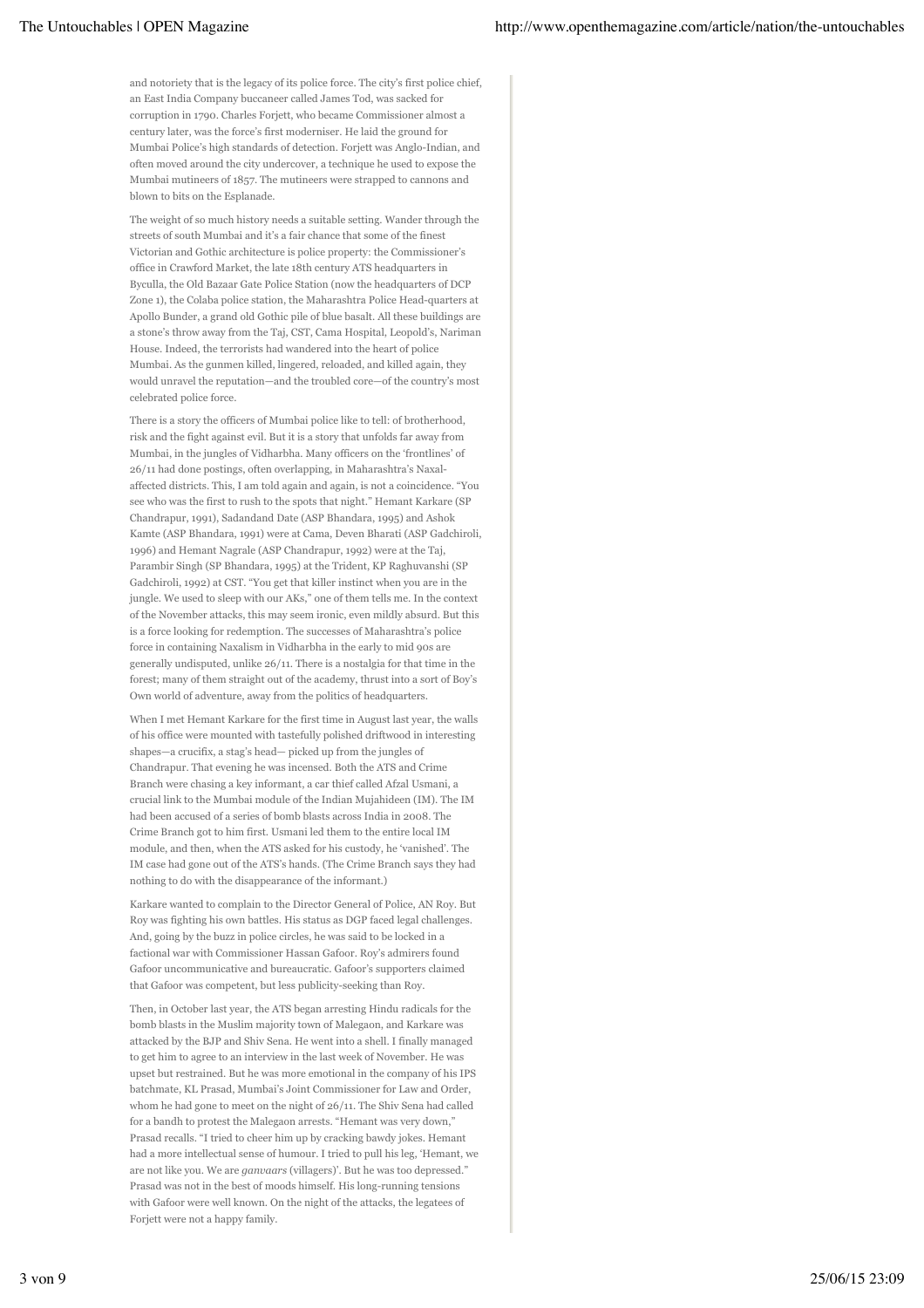By general consensus, it appears that the national malaise of political interference, venality and factionalism gained momentum amongst the Mumbai police about 15 years ago, during the state's first coalition government. The home department, under the Chief Minister, was brought under the newly created post of the Deputy Chief Minister. This gave a new vigour to the usual commerce of transfers and postings, first under the Sena-BJP alliance, and later under successive Congress-NCP regimes. According to Julio Ribeiro, it was the beginning of the end. "The chain of command has been broken. Now, even an inspector will go directly to Mantralaya for his posting." Ribeiro was Commissioner in the early 80s. He says he received only one application for a posting from the office of CM Vasantdada Patil, which he turned down. Today, flagrant displays of some 'political nexus' or the other are common. An officer tells me how in some parts of the city, "Inspectors roam openly with MLAs. We can't do anything."

But the current factionalism is given a more sinister reading. In post-Raj Thackeray Mumbai, a member of the Gafoor camp suggests that the faction wars are based on resentment against a "clique of non-Maharashtrian officers who are ruling the roost" (a reference to AN Roy's group), that the rank and file are angry with this clique, and that even Maharashtrian IPS officers are "upset by their high-handed behaviour". The idea of a largely Maharashtrian constabulary, protecting a city of 'outsiders', resentful of their non-Maharashtrian IPS superiors has a certain devious potential. It's the kind of conspiracy theory that Raj Thackeray's MNS could have dreamt up, except I am hearing it from a police officer! But empirically it makes no sense. I ask around if the insider-outside virus has infected the police. Mercifully, there are few takers. I am pointed to other ways in which parochialism has reared its head. Two successive home ministers of the Maratha caste—RR Patil and Jayant Patil—have fuelled accusations of caste bias in vital city postings. (I ask one of my crime reporters to do a spot poll: how many DCPs are of the Maratha caste? The answer: seven of the city's 12 DCPs are Marathas).

The communal taint of 1992. Parochialism in 2009. Mumbai is an island. Its police force is not.

The walls of Assistant Sub Inspector Robert Pinto's flat are in bloom. There is a vivid patch of green algae growing out of the balcony wall. Next to the kitchen, a thick outcrop of shrubbery has forced itself out of a crack. How long, I ask, pointing to the weeds. He shakes his head. Too long. From his balcony, we overlook the concrete sprawl of the police's Motor Transport (MT) yard in Byculla. From above, the roofs of the police cars—Qualis, Boleros, Indicas—look like crushed eggshells. Kids run around puddles. Around the three sides of the MT Yard are blocks of police flats, built in the early 60s. Each flat is about 100 sq ft. There is a common block of bathrooms and one wash area on the far end of each floor. As we approach the building, we see a giant poster of Vijay Khandekar, the wireless operator who died on the steps of Cama. A small crowd surrounds us. They think we are here to meet his family. We say we have come to look at how ordinary policemen live. Hands tug at us, pulling us up the stairs. We are taken inside one of the flats. "Look, look at the cracks on the ceiling." Chunks of plaster have fallen away, exposing rusted iron pipes. Forty years after it was built, the bones of the building lie exposed. "It's worse in my flat." "No, mine is worse." The flats are crammed , even on a weekday afternoon. There are parents, grandparents, children, cousins visiting from Sholapur to look for work in the city.

The residents of the MT Yard flats still count themselves as the lucky ones. Space is a luxury in Mumbai, even for the city's guardians. (Various proposals to increase housing for the constabulary gather dust. The post of the DG Housing is seen as a dead end, or a parking lot where you await rehabilitation. It's where Gafoor is sent, for his omissions on 26/11 night.) For the roughly 40,000-strong force, there are less than 20,000 livable flats. The rest get a housing allowance, which varies according to rank. A PSI, for instance, gets Rs 3,500 a month. That can get you a room in a slum. "Take Behrampada," an officer told me, a teeming slum in Bandra. "It's just rows and rows of three-storied tin sheds, about three feet apart. How are you going to police that?" There are constables who probably live in Behrampada. It is a strange notion: cops and potential sleeper cells, living in cramped proximity.

In one of the flats, a girl of about 14 is conducting math tuitions for kids from her building. The floor is swarming with 8-year-olds. She is giggling,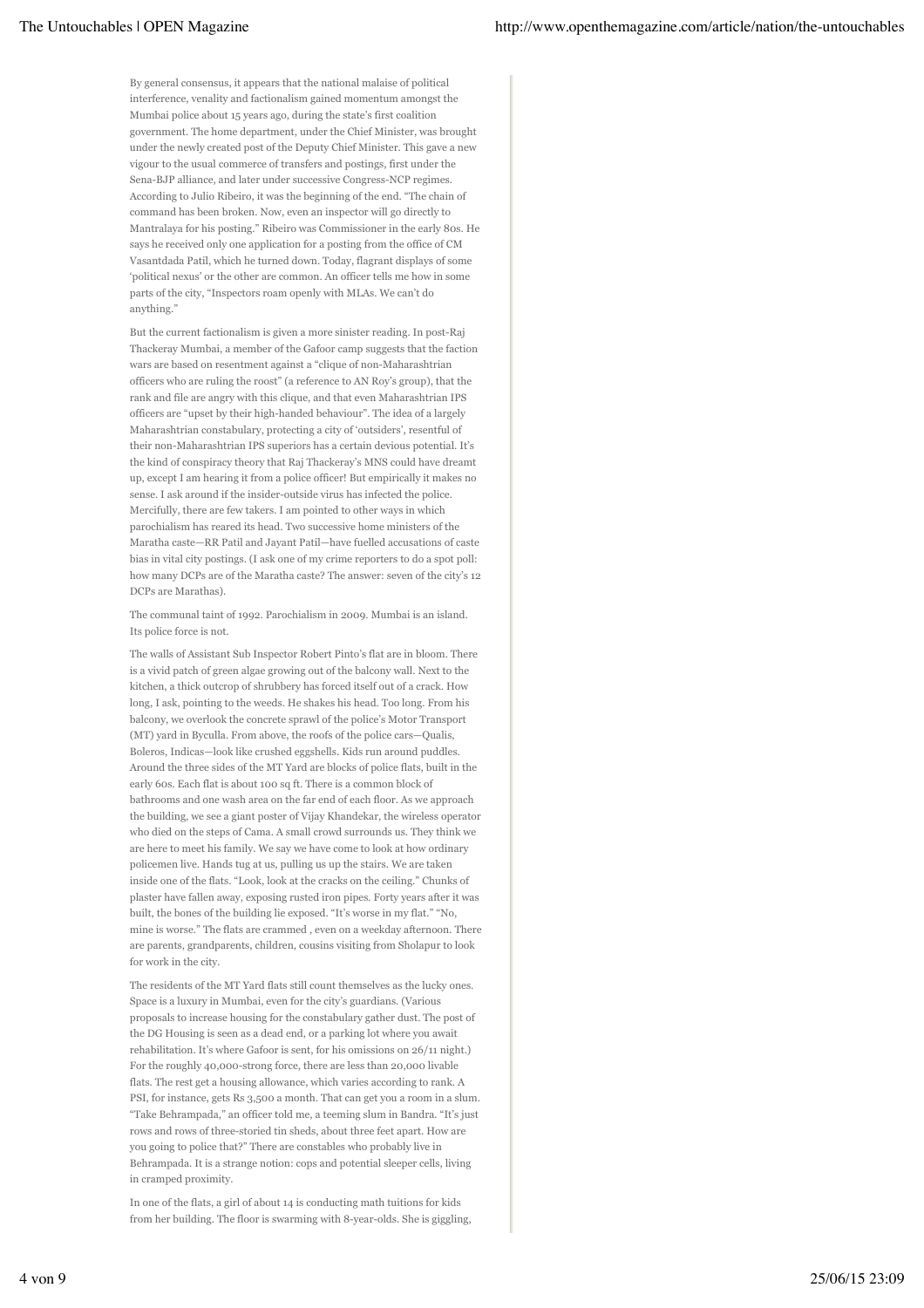excited by the cameras. "Would you join the police?" I ask her. She laughs and shakes her head. Later, I put that question to constable Amit Chitle, who was shot in the leg at the Taj. We are at his home in the rundown BDD chawls in Worli, tenements built for mill workers. Now it is that rare thing: a low-income housing block in the heart of the city. Amit is secondgeneration police. The flat was allotted to his father. When we meet him, he is wearing shorts; the scars from the bullet wound are visible. Amit still seems in mild shock, ill at ease with the attention that his 'heroism' has brought him. On the wall is pinned a photograph from his college days, when he aspired to be an MBA student. Will you go back to work, I ask. He darts a glance at his mother. Lose the job, lose the house. Why not, his mother says. He can always find something less risky.

SI Prakash Shishupal waves us into the Azad Maidan police station. Kasab and Ismael, after the massacre at CST, had walked past the back entrance of this police station before they entered Cama Hospital. When he heard they were coming, Shishupal locked up the back gate, switched off his phone and vanished for the rest of the night. He has since been transferred. But on the day we met him, he was still station boss. Spread out on his desk were rosters and call sheets. The DCP of his region wants visible policing. This means extra shifts for his beat constables and PIs, who already work 12-to-14-hour days. "The DCP wants more people on the road. People should see the police." Do you have enough men, I ask . "We are running short every day." The city has swelled since Forjett's time, but its khaki ranks have not kept pace. Forty thousand to protect 20 million. Even so, he says without irony, his is the "No 1 police station in Maharashtra". The sanctioned strength of the station is 365 men. They have 245. That still makes them better than the rest.

Attached to the police station is what is called, rather optimistically, a Striking Mobile. Many of them were despatched on the night of the attacks. We ask to see one. A Mahindra Bolero pulls up. A SI rank policeman springs out, hastily jamming on his helmet, and clutching an SLR. Others emerge, carrying carbines. They arrange themselves for the cameras. How old, I ask, pointing at the SLR. About 25-30 years. When did you last fire it? They glance at one another nervously. It was an unfair question. Everyone knows that there are no bullets. An ATS officer had explained the rules: when you fire a bullet, you account for it. He had seen his men at encounters, even after the fugitive had escaped, on hands and knees, looking for spent shells. I think of the other iconic image of the night, from the gunfight at CST: constable Jillu Yadav fires his .303 musket at Kasab and Ismail, finds it jammed, and out of sheer frustration hurls a plastic chair in their direction. They have AK-47s, we have garden furniture.

"We were sitting ducks." I am sitting with one of the officers who was part of the Taj operations. It's been a strange nine months for anyone on the 26/11 beat, playing part-reporter, part-amateur shrink to a befuddled police force. The transition from the first few weeks of fame—memorials, tributes, awards, TV 'specials'—to ignominy has been disorienting. The rivalries pre-dating the attacks have spread like a virus. All the actions of the night both heroism and failure—threaten to be coloured by conspiracy theories. Several versions surface, depending on which 'camp' one is talking to, of who was brave and who wasn't. Who fired and who didn't. Who was genuinely injured and who faked an injury to get on the Gallantry list.

About the only act of daring on which there is consensus—other than Constable Omble grappling with Kasab at the barricades on Marine Drive—is Sadanand Date at Cama. With his receding hairline and soft-spoken ways, Date could pass for a somewhat athletic college professor. (Julio Ribeiro cautions against being fooled by his appearance: "Date is very tough".) Date, who like many others that night was outside his jurisdiction—he is the Additional CP of Mumbai's East Region, Cama falls in the South Region—says that he met the seven policemen he rounded up and led to battle for the first time at the hospital. He's been asked many times about what possessed him to hunker down in a darkened stairwell, as Kasab and Ismail lobbed a series of grenades at him and his men. With each burst, he took a hit—he was wounded in his leg and eye. But he didn't retreat, and kept firing. Date still has a grenade fragment lodged in his right iris. He is matter-of-fact: "There were people crying out for help. I am a policeman. What else could I do?"

It doesn't help that there is no official police narrative—because Gafoor inexplicably (or perhaps wisely) didn't order a single post-mortem into the biggest debacle in the history of Mumbai police. Instead, parallel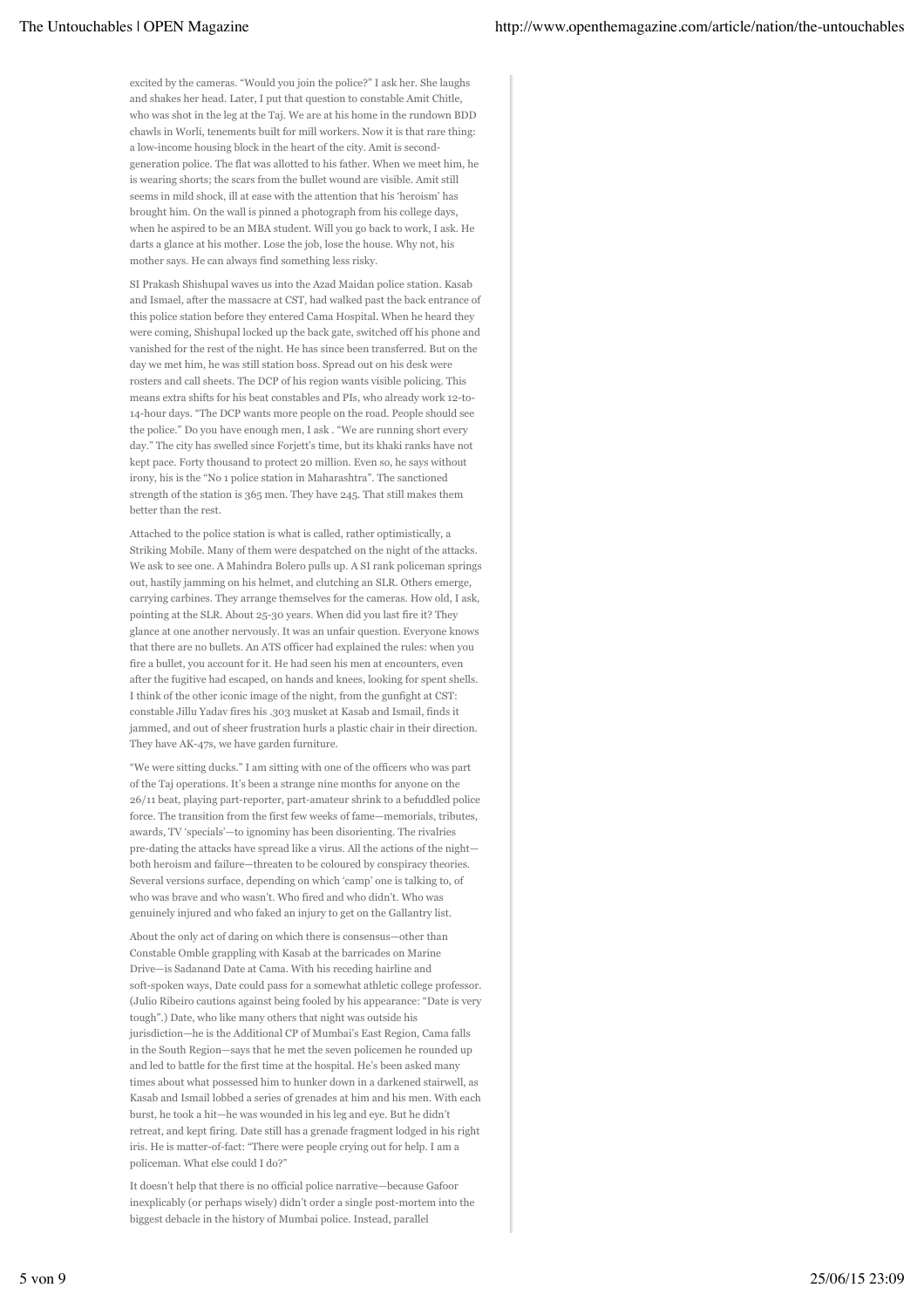reconstructions mushroom in the media, fed by internal leaks. A number of 26/11 quickies hit the market. The family of Ashok Kamte, slain in the attacks, carries out their own investigation of the events at Cama Hospital. And there is the slow daily grind of the Kasab trial, throwing up sanitised bulletins of the events of the night.

Much of what emerges points to banal, devastating truths. Lost nerves. A city police fighting army-trained terrorists. Occasional bursts of raw courage, or risk, or both. But for the most part, an almost surreal inertia. The great quiet.

The facts have been complicated by the fog of politics and self-preservation. Information has become schizophrenic. There is too much of it, more than of any terrorist attack—wireless records, eyewitness accounts, still photographs, media footage, CCTV footage, intercepted calls—and yet too little. Some of the biggest mysteries of the night remain unexplained. A Himalayan sized gap exists, even now, between the versions of the control room and those calling for backup. Take Cama Hospital, for instance, where a bleeding Sadanand Date had sent repeated messages for help between 11:13 and 11:50 pm. None came. This allowed Kasab and Ismail, who spent 40 minutes killing and shooting, to walk out of the hospital unchallenged. Go by the control room version, and about 130 cops were sent to Cama between 10:30 pm and midnight!

At the Taj, there weren't more than a dozen policemen inside the hotel engaging the terrorists in any serious manner until 2 am, when the Navy commandos came. But the control records indicate about 120 men were sent to the Taj between 10:15 pm and midnight. Where was everyone? "We came. We took positions. We guarded exits. We saved hostages." The last is probably true. Hundreds of people were rescued from the Taj and Trident. But why didn't anyone directly take on the terrorists? I asked an officer who was holed up inside the Taj's CCTV room, watching the terrorists enter a room on the sixth floor and not leave it for almost 3 hours. He says he wanted to attack but got contradictory instructions from different superiors, first a call from a senior saying, "Charge the bastards. They have killed our people," and then, minutes later, another call from another senior saying Navy commandos were on their way. "Let one agency handle it," he was told. (One of Gafoor's supporters says the strategy was to "evacuate the injured, rescue the trapped, and pin down the terrorists till the backup came. That's what we did, and it worked".)

The government committee to investigate the police response to the attacks only reveals frustration, buck-passing, factional rivalry and need for catharsis. Most of the testimonies are critical of Gafoor, fewer of AN Roy. Gafoor is accused of only talking to his clique of officers during the operations. (Gafoor camp: "That's because the other officers didn't take Gafoor's calls.") Of camping outside the Trident instead of being in the control room. (Gafoor camp: "The Standard Operating Procedure says the control room should be manned by the DCP Operations, not the Police Commissioner.") Of failing to motivate his men to charge the terrorists. ("The NSG took three days. So why blame the police?"). Of not conducting a post-mortem of the police response. ("A debriefing happens only in the Army.") And so on.

In the first session of the Maharashtra Assembly after the 26/11 attacks, held in Nagpur, Gopinath Munde of the opposition BJP began his statement to the house by saying that he had been "briefed by both factions of the police force". The opposition alleged that there is a "gang war" within the force, borrowing a term from the battle within the underworld. A celebrated police officer of the original war against the Mumbai mafia, who was present in the visitor's gallery, says he was sickened. He says he wanted to take off his uniform and never wear it again. Ever.

There is a new bustle around the police headquarters at Crawford Market. The new Commissioner wants things done in a hurry. "If we are attacked today," D Sivanandan said the day he took over, "We are ready to retaliate." This is, of course, hyperbole. On the day he makes the statement, nothing has arrived: no weapons, no bulletproof vests, no patrol cars. "For the past nine months," an officer tells me, "all we did is push paper. Now finally we are on the move.'

The Commissioner has his share of critics. He was the head of the state intelligence during the attacks. Sivandanan, charismatic, always smiling, laughs off the charges. "How is the state CID meant to know about terrorists from Pakistan?!"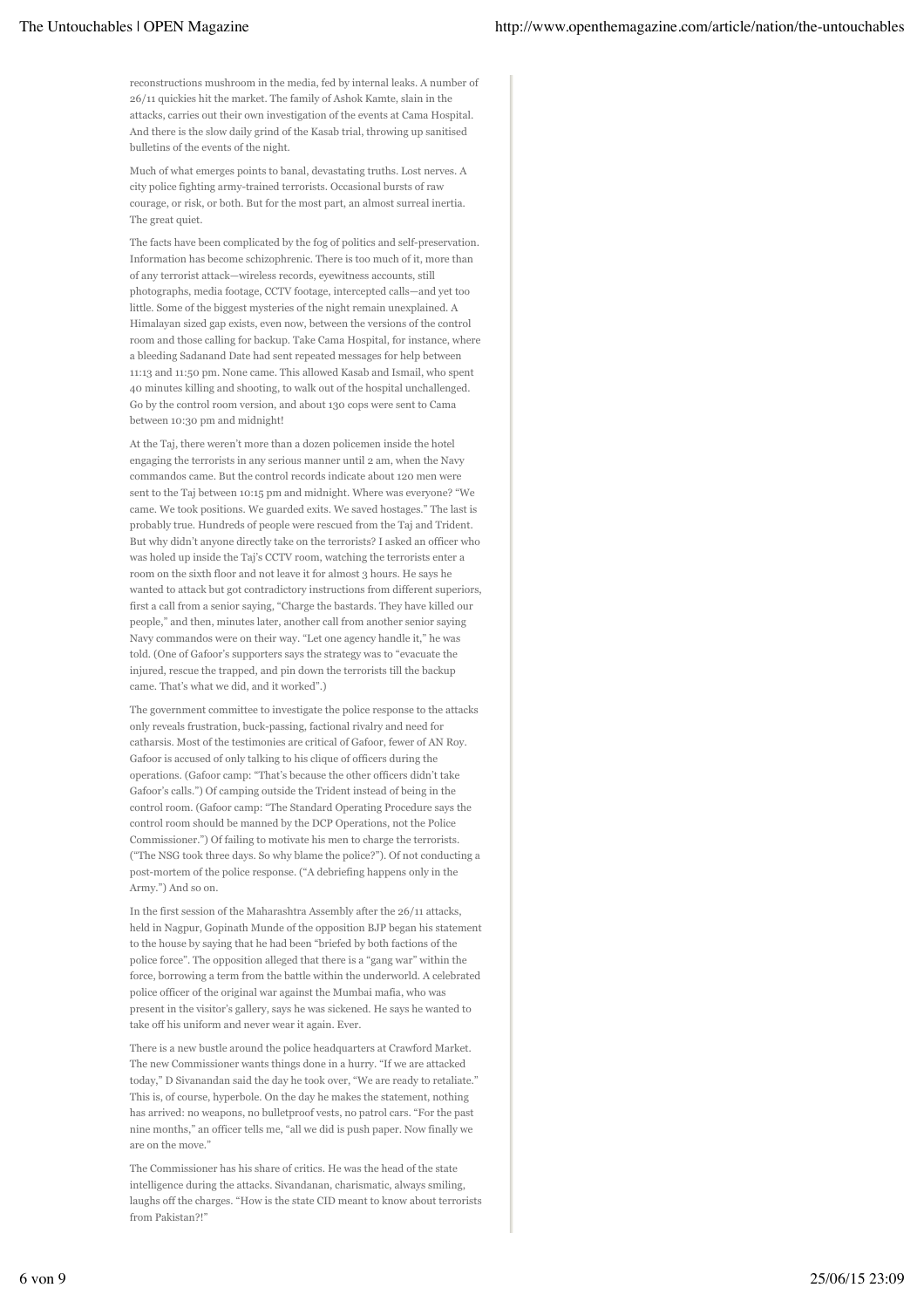While the force waits for modern assault rifles from the US, 50 AK-47s have been borrowed from the BSF (Sivanandan likes to improvise). Two hundred bulletproof vests are on their way from Delhi. He wants a dozen bomb disposal squads, up from the existing three. The number of dog squads will go up from 5 to 100. For every two police stations, there will be a six-man team, trained and armed with new weaponry and bulletproof vehicles, ready to respond at short notice. "Your friendly neighbourhood commandos!" says an officer with a laugh. There will be CCTVs on every street corner like London and Vienna. Nineteen amphibious vehicles have been ordered from Canada. They can be used to protect the city from seaborne attacks. But it is more likely that they will make a less dramatic debut during Ganesh *visarjan* (immersion). Will all of this come through, I ask. "Well, at least Sivanandan is trying. He is banging on every door. We are now holding meetings every day."

The new weapons finally arrive in the last weeks of August. Smith and Wesson pistols, Heckler and Koch sub-machine guns, Colt grenade launchers: this is a city gearing up for a mini-war. It's another matter that the threats are more likely to be homegrown: a sleeper cell that gets activated, or the street thuggery of Mumbai's political chauvinists. But this is not a time for doubt. The image of the force has taken a dent; it's time to display a modern, heavily armed, professional front. All the humdrum worries of city policing—murders, burglaries, Ganesh, vacancies, transfers, postings—take a temporary back seat.

But it is an election year, and the whiff of political opportunism has grown stronger. I am given an example: all DCP-level postings within Mumbai are no longer the prerogative of the police chief—they are decided directly in Mantralaya. A disgraced officer has been brought back as the DCP of Zone 8 near the airport because his family has a connection with Maharashtra's minister of state for home. Another 'black sheep' has used political influence to become DCP of Zone 11, in the suburbs. The DCPs are a vital link in the city's chain of power. The Mumbai police is a 40,000-strong force. But as one of the officers explained to me, "The city is run by the Commissioner, the DCP, and the Senior PI—the station boss. That is the real pyramid of power." The problem is, the politicians know it too.

The new home minister, who replaced RR Patil, sacked after the Mumbai attacks for claiming that the terrorists killed "only 150 people", is ironically not seen as competent. It is rumoured that the police department is now being shadow-controlled by its old nemesis, Chaggan Bhujbal, the state's minister for public works. Bhujbal was sacked as home minister in 2003 during the Telgi stamp paper scam. His regime, it is almost universally held, corrupted the Mumbai police like never before. Today, he is the head of the group of ministers to modernise the police force!

Election-year politics, it is whispered, is behind the surprise appointment of SS Virk as the state's DGP in place of AN Roy. Virk has been out of Maharashtra for 23 years, on deputation to Punjab. At the end of his tenure, he was arrested on charges of corruption, released on bail, and later removed as DGP Punjab by the Election Commission. His resurrection by the Maharashtra government, it is believed, traps him in obligation to the masters of Mantralaya. But Virk was an 'action' figure in his own right. He was hit on the jaw by a bullet during Operation Black Thunder. He says, as IG CRPF in 1986, he built a formidable network of informants in Amritsar and Jalandhar. "Ten days before he was assassinated, I met Sardar (Chief Minister) Beant Singh. I told him within a month you will be blown up by a human bomb and you won't be able to do anything about it." It has been, to put it mildly, an eventful career.

The day I meet him in his office, though, he has a vision—of higher magazine circulation. As DG Punjab, he says he distributed thousands of copies of the police in-house magazine, *Darpan*, across the countryside. "It is important," he said, "to heal the psyche." He wants to do the same for Maharashtra. The circulation of the police magazine, *Dakshata*, is only 6,000. He says he will raise it to 18,000. "We will release it, and just watch. The people will do the rest." I ask him if he is out of touch with Maharashtra police. He answers this by speaking to his orderly in fluent, but oddlyaccented Marathi. During his time in Punjab, he was given several chances to transfer from his home cadre to his home state, a rare opportunity in the All India Services. "But I never took it," he says. "I always wanted to come back." Why, I ask. "Because in Punjab, if you call a constable a *bhenchod*, he will take it. But here, in Mumbai, he won't. This is a force which has pride in the uniform. It is always better."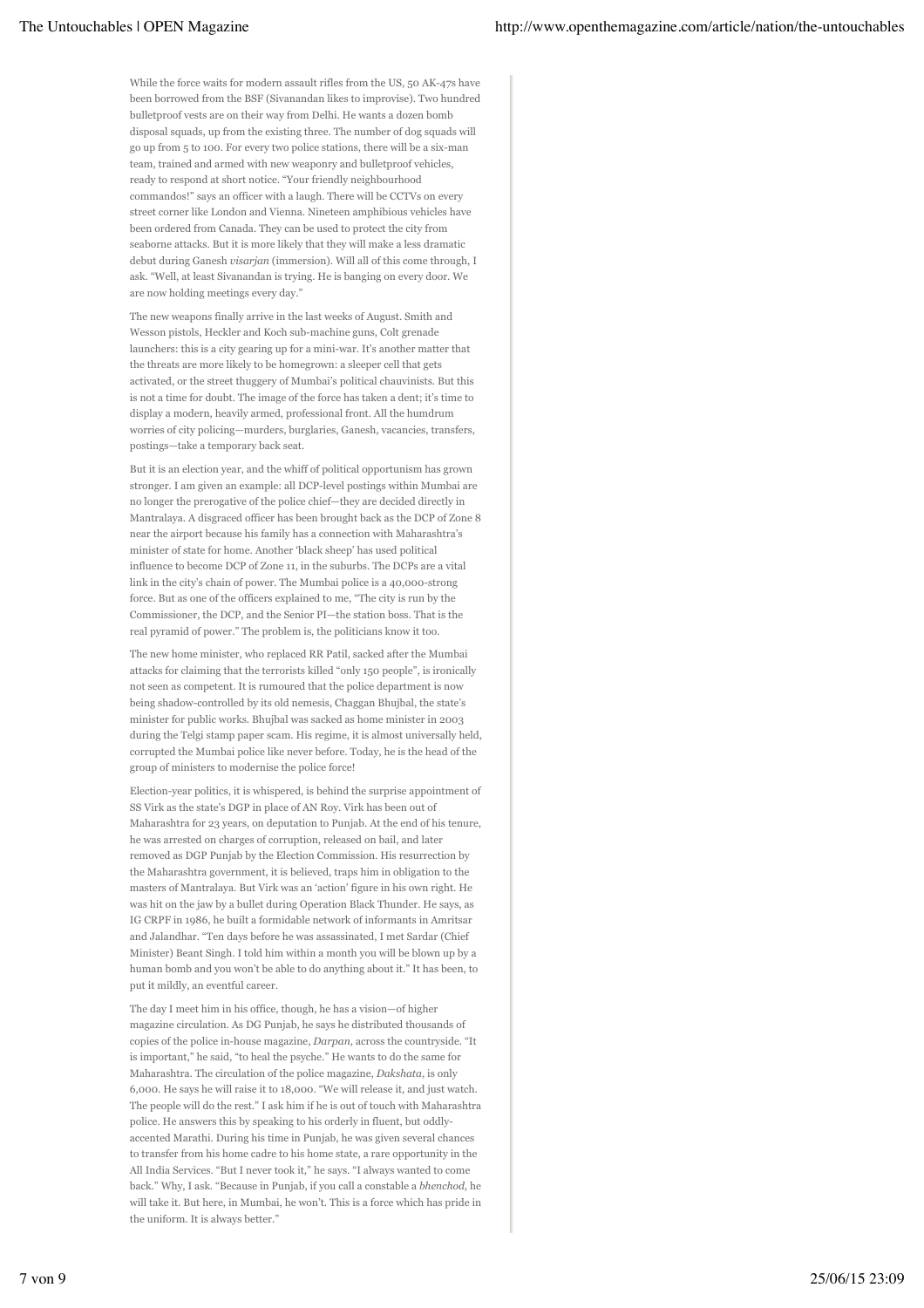I called up one of the boys from the QRT the other day. They have scattered now; some guarding VIP installations, others posted to the Kasab trial. They are bemused by all the activity—the new NSG hubs, the neighbourhood commandos. The last time we met, he had said he was kept awake by an aural memory: the terrible clatter of AK-47s echoing inside a deserted hotel. No longer, he says. "All of us sleep better. But we are more alert: *ab koi risk nahin lene ka hai* (We're not taking any risks now)." Where are you, I ask. He says he is stationed at the Taj, in a sandbagged bunker looking out towards the harbour, where already in the feverish imagination of the city's politicians, the next boatload of stealthy invaders will falter against the foot of a towering statue of a medieval warrior king, rising 300 feet high from the Arabian Sea.



## (http://subscribe.openthemagazine.com)

*Sreenivasan Jain is Managing Editor, NDTV 24X7. He has been living in Mumbai since 2003.*